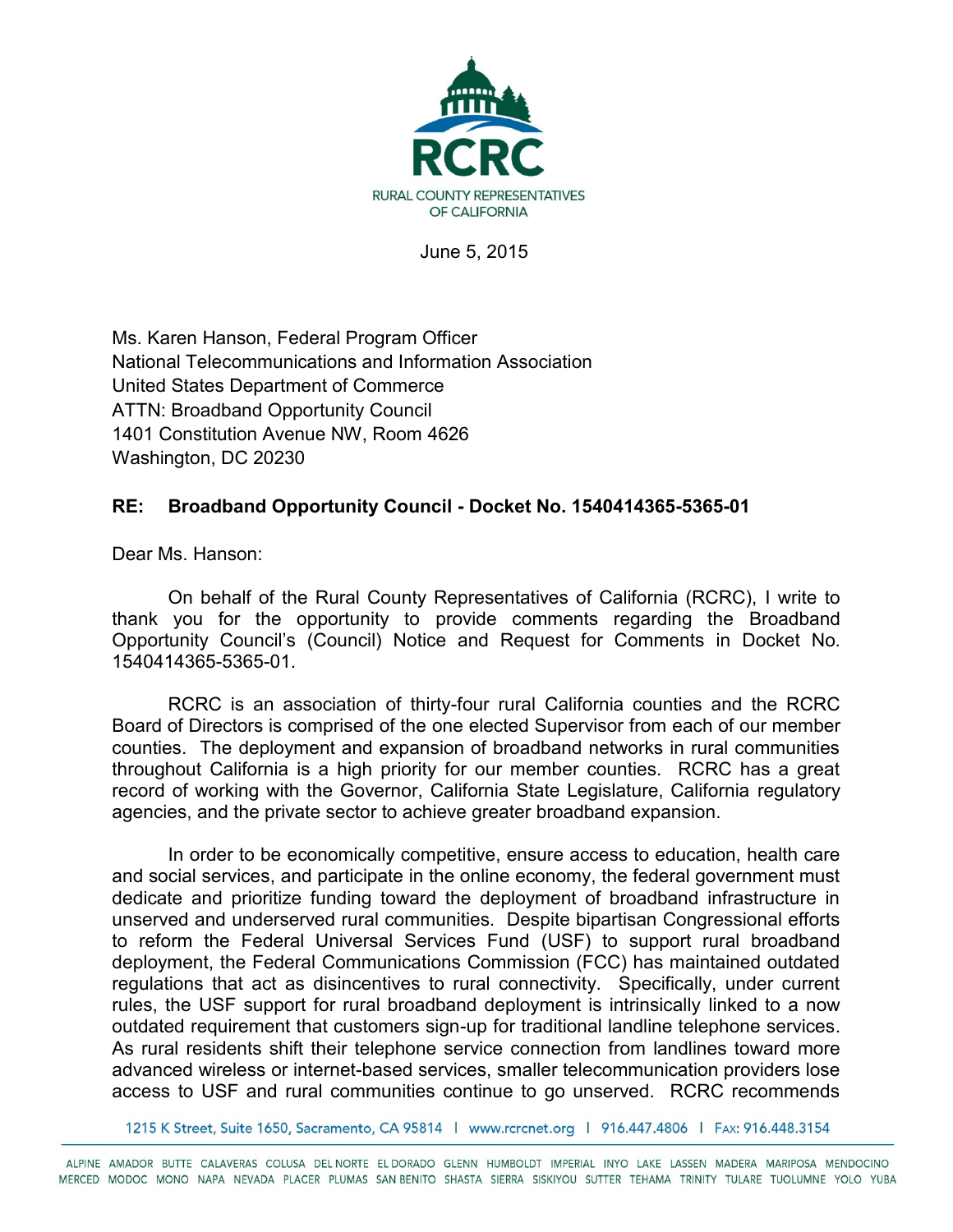Ms. Karen Hanson, Federal Program Officer Broadband Opportunity Council June 5, 2015 Page 2

the Council review the USF program and look for opportunities to strengthen smaller telecommunication providers' ability to compete for these monies to ensure that rural community's broadband demands are met.

As you know, rural and remote areas of the State typically fall under the high-cost category, meaning the costs to deploy and expand broadband services in these areas are disproportionately higher than their urban counterparts. The high cost of deploying broadband in these areas is due to a number of factors, including low population levels, lack of competition, and large geographic boundaries between the service provider and customer. RCRC recognizes that many of the compounding factors that inhibit rural broadband deployment will not be able to be addressed through the Council's efforts. However, there are steps the Council could take by first recognizing these challenges and others, such as the high federal match requirements for grant and loan programs, and subsequently seeking opportunities to leverage existing programs and private investments. RCRC believes Federal grant and loan programs should be evaluated to ensure local governments are an eligible applicant, have the ability to enter into publicprivate partnerships, and are able to obtain a waiver to increase the federal contribution for projects in high cost areas.

There are a variety of issues with regard to delivering and deploying broadband services under the Connect America Fund (CAF), namely for rural and remote communities that have been deemed high-cost areas and for price-capped service providers. To address these issues, the Obama Administration established the Rural Broadband Experiments program to explore innovative and cost-effective options for deploying and expanding broadband in rural communities. RCRC is supportive of the Rural Broadband Experiments program and looks forward to reviewing the report due later this year, which will help update rural broadband deployment and expansion efforts provided through the CAF. As part of these efforts, RCRC encourages the Council to evaluate how small telecommunication providers can participate in the program.

RCRC also urges the Council to support efforts to verify broadband speeds so that underserved areas can be correctly identified and included in broadband deployment and expansion efforts. The California Public Utilities Commission (CPUC) undertook a two-year effort, beginning in 2012, to measure actual mobile broadband speeds for comparison to carriers' reported speeds around the State. The project found that speeds were generally lower than those reported by broadband carriers, and that all major mobile network carriers had a drastically lower throughput in rural and tribal areas than in urban areas. The project also found that the speed differences between urban areas and rural and tribal areas are widening instead of improving, despite the growing attention to the digital divide in recent years. Projects like this are vital to improving rural broadband access, and we would encourage the Council to explore ways to assist agencies such as the CPUC in verifying broadband speeds.